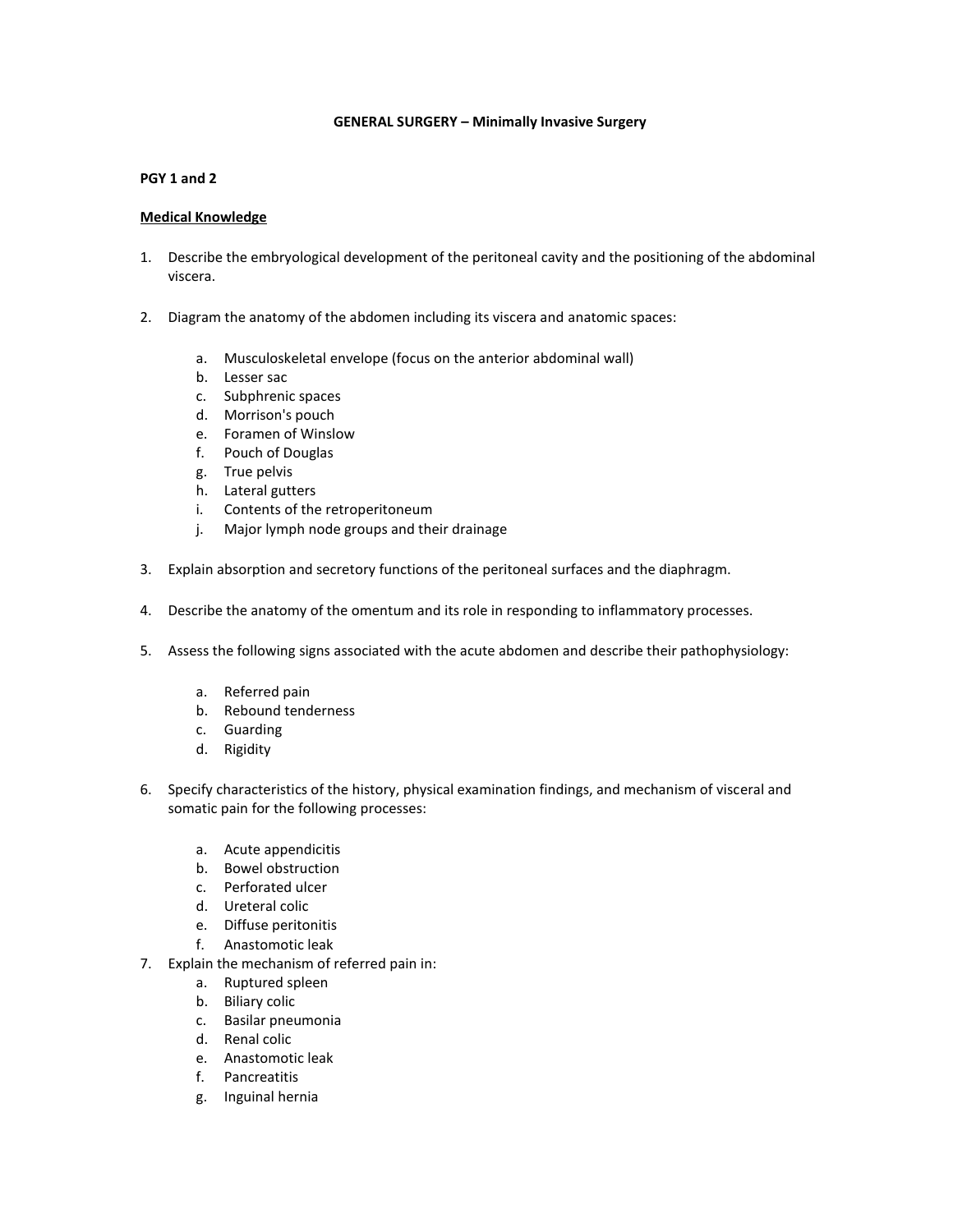- 8. Discuss the following causes of paralytic ileus:
	- a. Postoperative electrolyte imbalance
	- b. Retroperitoneal pathology
	- c. Trauma
	- d. Extraperitoneal disease (central nervous system, lung)
- 9. Illustrate use of the following diagnostic studies in the work up of each process in #6 and #7 above:
	- a. Plain x-rays
	- b. Contrast gastrointestinal (GI) studies
	- c. Ultrasound
	- d. Computed axial tomography (CAT)
	- e. Biliary studies
	- f. Renal studies
- 10. When considering the possibility of wound complications:
	- a. What are the risk factors for abdominal wound infection?
	- b. What are the contributing factors for abdominal wound dehiscence and evisceration?
	- c. What are the usual clinical presentations?
	- d. What is the incidence of wound infection in surgeries involving the biliary tree, upper GI tract, and colon?
- 11. Identify the anatomic locations for the following intra-abdominal abscesses; name disease process(es) associated with each:
	- a. Left subphrenic space
	- b. Right subphrenic space
	- c. Subhepatic space
	- d. Lesser sac
	- e. Interloop
	- f. Pelvis
	- g. Left paracolic gutter
	- h. Right paracolic gutter
	- i. Psoas muscle
- 12. Differentiate between the conditions favoring percutaneous drainage versus operative drainage for each of the abscesses in #11. Describe the safest and most effective approach using each technique.
- 13. Differentiate between the following intestinal fistulas and the organs to which they most often communicate:
	- a. Esophageal
	- b. Gastric
	- c. Enteric (including duodenal)
	- d. Colonic
- 14. Explain the formation of fistulas in each of the following disease processes or factors:
	- a. Operative complications (bowel injury with abscess formation)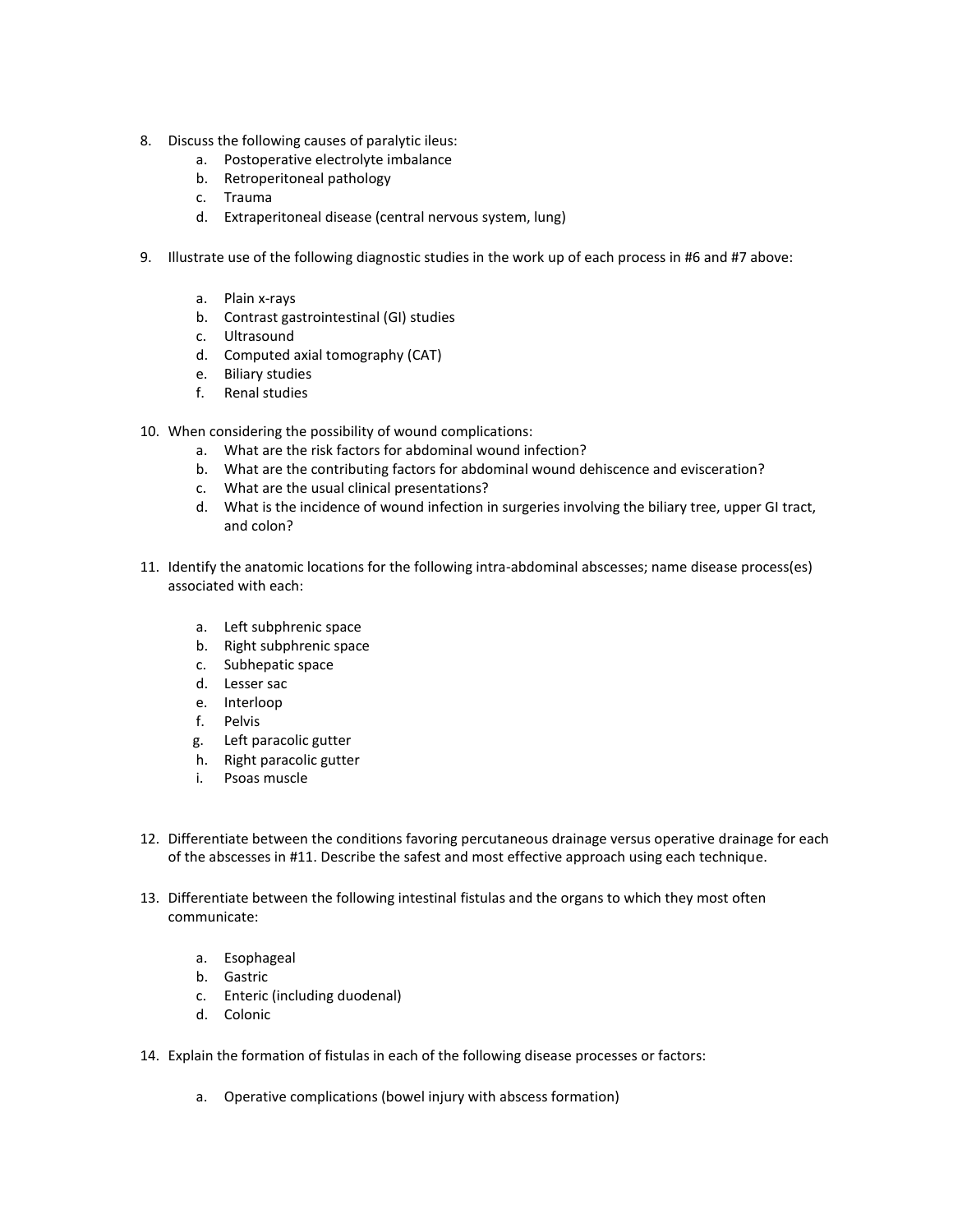- b. Inflammatory bowel disease
- c. Acute pancreatitis
- d. Foreign body or prosthetic material
- 15. Explain the role of a fistulogram in the diagnosis of intra-abdominal fistulas and abscesses.
- 16. Assess the factors that prevent healing of a fistula.
- 17. Summarize the conditions favoring operative versus non-operative treatment for the fistulas in #14.
- 18. Describe the anatomy, clinical presentation, and complications of non-operative management for:
	- a. Direct, indirect, inguinal, and femoral
	- b. Sliding hiatal
	- c. Paraesophageal
	- d. Ventral
	- e. Umbilical
	- f. Spigelian
	- g. Paraduodenal
	- h. Obturator
	- i. Lumbar
	- j. Parastomal
	- k. Diaphragmatic
		- (1) Posterolateral (Bochdalek)
		- (2) Anterior (Morgagni)
		- (3) Traumatic
	- l. Internal
	- m. Petit
- 19. Define a Richter's hernia and describe its clinical presentation.
- 20. Define a sliding hernia and describe its repair.
- 21. Differentiate between *incarceration* and *strangulation*.

- 1. Perform, record, and report complete patient evaluation and assessment.
- 2. Evaluate and diagnose the acute abdomen.
- 3. Assist with hernia repairs in the groin or umbilical regions, demonstrating a basic understanding of the anatomy and surgical repair.
- 4. Interpret the following in coordination with attending radiologists and staff:
	- a. Acute abdominal series (identify free air, small bowel obstruction, ileus, colonic pseudoobstruction, volvulus; the presence of ascites, atelectasis vs. pneumonia)
	- b. Upper GI series
	- c. Barium enema (identify neoplasms, signs of ischemia)
	- d. Abdominal ultrasound and CT scans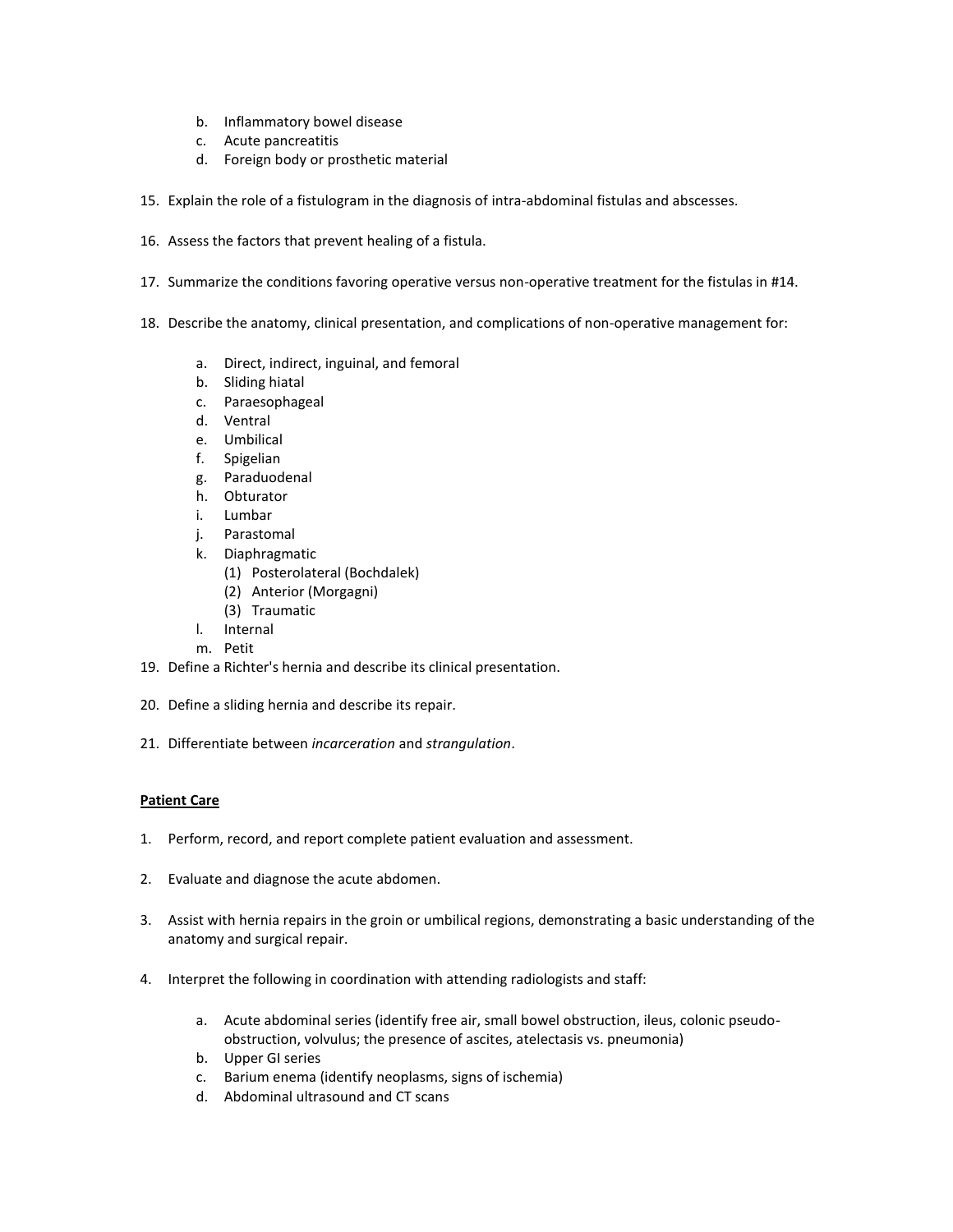- 5. Evaluate and institute management of abdominal wound problems, including:
	- a. Infection
	- b. Evisceration
	- c. Fasciitis
	- d. Dehiscence
- 6. Coordinate pre- and post- operative care for the patient with the acute abdomen.
- 7. Institute drainage for abdominal wall fistula and protection of surrounding structures, especially skin.
- 8. Assist in closure of abdominal incisions; exhibit competency in suture technique.

Familiarity with the literature regarding surgical management of conditions afflicting the minimally invasive surgery population including areas of controversy is also expected.

## **Interpersonal and Communication Skills**

- 1. The PGY 1 residents should instruct students about the preoperative and postoperative care of surgical patients and the principles of surgery.
- 2. Residents should develop good interpersonal skills with nurses, patients, and families.

## **Professionalism**

- 1. Demonstrate commitment to patient care and acquiring the necessary knowledge to successfully carry out the duties of a PGY 1 resident.
- 2. They are expected to attend general surgery and bariatric surgery clinics as assigned the equivalent of at least one full day a week.
- 3. Develop a working relationship with members of the bariatric surgery team in managing postoperative patients.

## **Systems-Based Practice**

- 1. Develop an appreciation of multi-disciplinary approaches to surgical patients by participating in multi-disciplinary outpatient and inpatient activities.
- 2. Presentation of patients in multidisciplinary patient management conferences.

## **PGY 2**

- 1. Define the basic science principles of the alimentary tract and digestive system diseases to include:
	- a. Anatomy and biochemistry of the gastrointestinal (GI) tract
		- (1) Histology of alimentary tract, including differentiation of cell types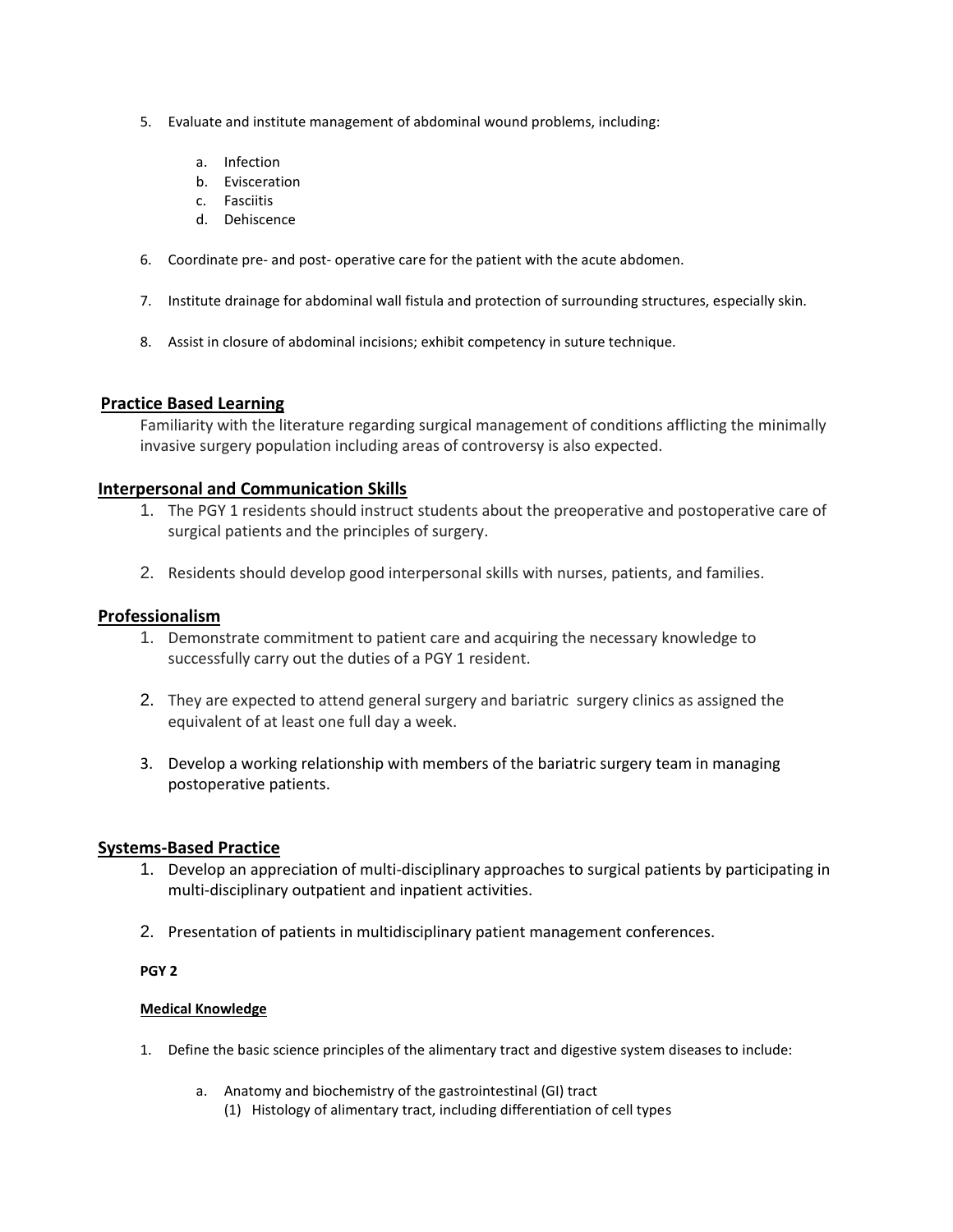- (2) Anatomy of alimentary tract from esophagus to anus with emphasis on systemic blood supply, portal venous drainage, neural-endocrine axis, and lymphatic drainage
- (3) Abdominal anatomy, explaining its relationship to lower thorax, retroperitoneum, and pelvic floor
- (4) Mucosal transport, including mechanism of absorption of nutrients and water
- (5) Sites of electrolyte and acid-base regulation
- b. GI physiology
	- (1) Physiology of deglutition and phases of digestion
	- (2) Neuroendocrine control of GI secretion and motility
	- (3) Regional controls of mucosal secretion and absorption (neural and hormonal)
	- (4) Enterohepatic circulation
	- (5) Neuromuscular control of defecation
	- (6) Digestion of sugars, fats, proteins, vitamins, and cofactors
	- (7) Rates of mucosal turnover
	- (8) Nutritional needs of surgical patients
- c. Normal bacterial flora and their concentrations in the upper and lower GI tract
- d. Immunologic properties of the GI tract and how this barrier is affected by: trauma, sepsis, burns, malnutrition, and chronic disease
- e. Principles of intestinal healing
	- (1) Normal GI tissue integrity and strength
	- (2) Effects of suturing and stapling techniques of the gut
- 2. Explain and give examples for the following aspects of gastrointestinal diseases:
	- a. Infections inside and outside the GI tract from esophagus to anus, including the peritoneum
	- b. Acquired abnormalities of gut motility
	- c. Neoplasia of the GI tract
	- d. Ulceration of the proximal GI tract
	- e. Causes of GI obstruction
	- f. Causes of paralytic ileus
	- h. Causes of GI hemorrhage
	- i. Causes of GI perforation
	- j. Causes of abdominal abscess formation or secondary peritonitis
	- k. Short gut and malabsorptive conditions
	- l. Acute and chronic mesenteric ischemia
	- m. Portal hypertension and venous thrombosis
	- n. Inflammatory bowel diseases
	- o. Causes of an acute abdomen
	- p. Management of intestinal ostomies
	- q. Traumatic injury to abdominal viscera
- 3. Outline the essential characteristics of routine diagnostic evaluation of the alimentary tract, including:
	- a. History
		- (1) Pain
		- (2) Nausea/emesis
		- (3) Bowel function
		- (4) Prior episodes
		- (5) Past surgical history
	- b. Physical examination:
		- (1) Inspection
		- (2) Auscultation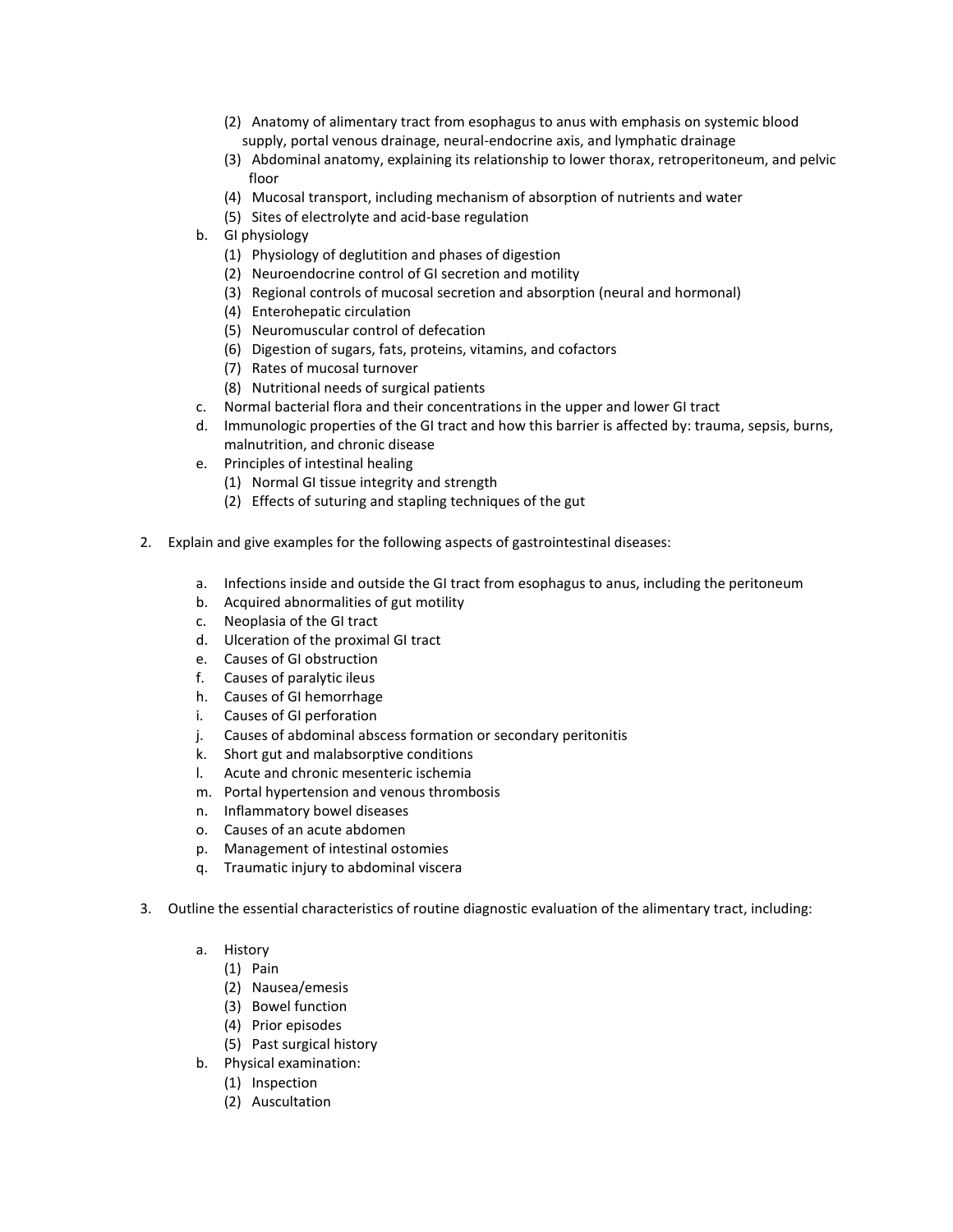- (3) Percussion
- (4) Palpation
- c. Radiologic examinations, including:
	- (1) Barium swallow
	- (2) Upper GI Series with small bowel follow-through
	- (3) Enteroclysis
	- (4) Ultrasound
	- (5) Computerized Tomography
	- (6) Magnetic Resonance Imaging
	- (7) Barium enema
	- (8) Angiograms
	- (9) Nuclear scans for bleeding or to evaluate for Meckel's diverticulum
- d. Fiberoptic endoscopy
- e. Rigid anoscopy and sigmoidoscopy
- f. Tests of GI function including:
	- (1) Manometry
	- (2) pH measurement
	- (3) Gastric analysis (basal and stimulated)
	- (4) Hormonal determinations
	- (5) Absorption
- 4. Summarize current medical management and its potential limitations; explain the role of surgical intervention when management fails in the following:
	- a. Peptic ulcer disease
	- b. Esophageal varices
	- c. Upper and lower GI bleeding
	- d. Gastroparesis
	- e. Inflammatory bowel disease
	- f. Diverticulitis

- 1. Evaluate emergency department or clinic patients who present with problems referable to the GI tract.
- 2. Serve as assistant to the primary surgeon during operations of the esophagus, stomach, small intestine, colon, and anorectum.
- 3. Perform less complicated surgical procedures such as:
	- a. Gastrostomy
	- b. Meckel's diverticulectomy
	- c. Appendectomy
	- d. Hemorrhoidectomy
	- e. Anal fissurectomy and fistulectomy
	- f. Incision and drainage of perirectal abscesses
- 4. Accept responsibility for (under the guidance of the chief resident and attending surgeon) the postoperative management of: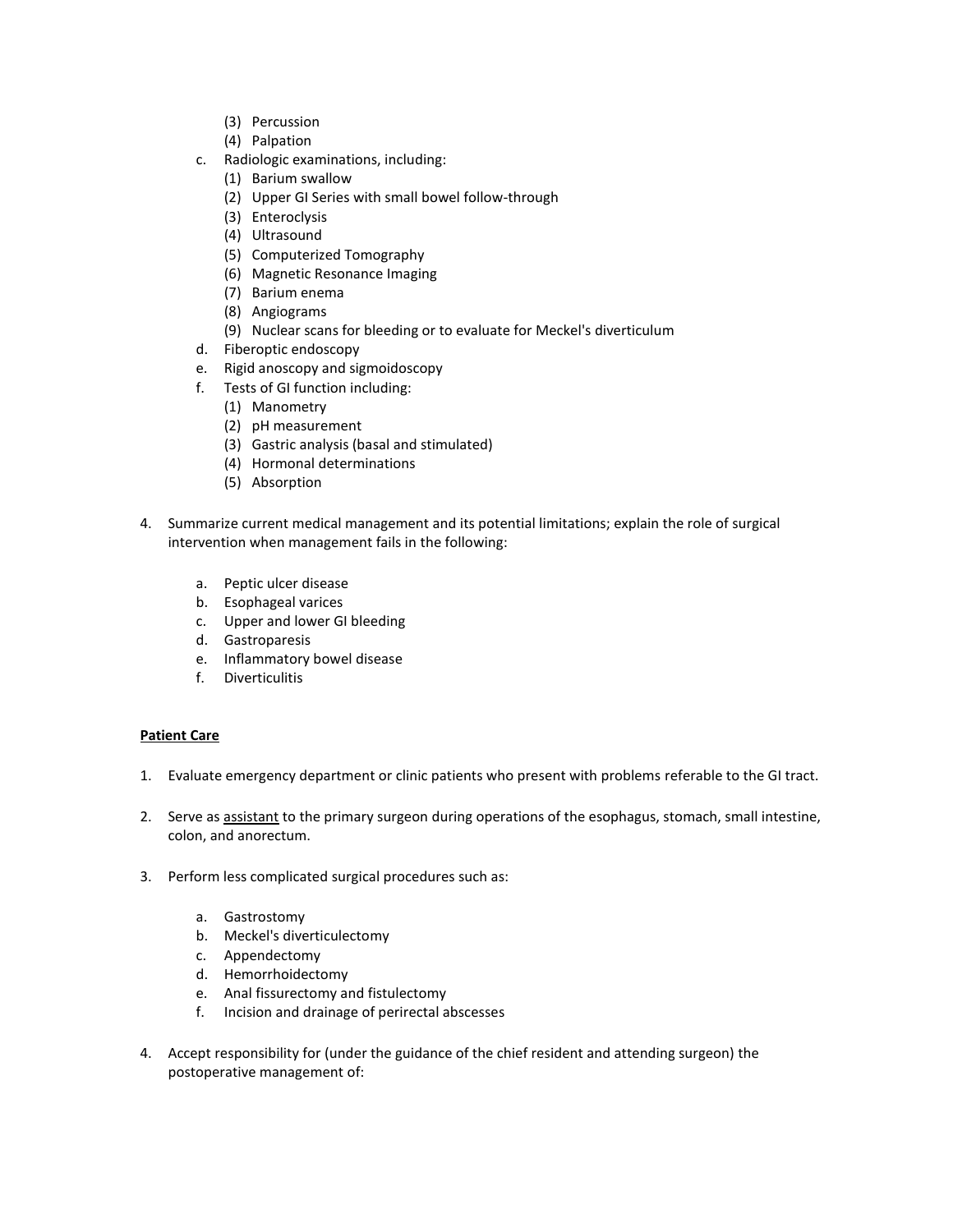- a. Nasogastric tubes
- b. Intestinal tubes
- c. Intra-abdominal drains
- d. Intestinal fistulas
- e. Abdominal incisions (simple and complicated)
- 5. Evaluate and manage nutritional needs (enteral and parenteral) of surgical patients until normal GI function returns.
- 6. Provide follow-up care to the surgical patient in the outpatient clinic or surgical office.

Familiarity with the literature regarding surgical management of conditions afflicting the minimally invasive surgery population including areas of controversy is also expected.

## **Interpersonal and Communication Skills**

- 3. The PGY 2 residents should instruct students about the preoperative and postoperative care of surgical patients and the principles of surgery.
- 4. Residents should develop good interpersonal skills with nurses, patients, and families.

## **Professionalism**

- 3. Demonstrate commitment to patient care and acquiring the necessary knowledge to successfully carry out the duties of a PGY 2 resident.
- 4. They are expected to attend general surgery and bariatric surgery clinics as assigned the equivalent of at least one full day a week.
- 3. Develop a working relationship with members of the bariatric surgery team in managing postoperative patients.

## **Systems-Based Practice**

- 3. Develop an appreciation of multi-disciplinary approaches to surgical patients by participating in multi-disciplinary outpatient and inpatient activities.
- 4. Presentation of patients in multidisciplinary patient management conferences.

### **PGY 4**

- 1. Diagram the laparoscopic anatomy of the abdomen including its viscera and anatomic spaces:
	- a. Musculoskeletal envelope (focus on the diaphragm, anterior abdominal wall and pelvis)
	- b. Lesser sac
	- c. Esophageal hiatus, anatomic and physiologic anti reflux barrier
	- d. Biliary Tree
	- e. Contents of the retroperitoneum
	- f. Major lymph node groups and their drainage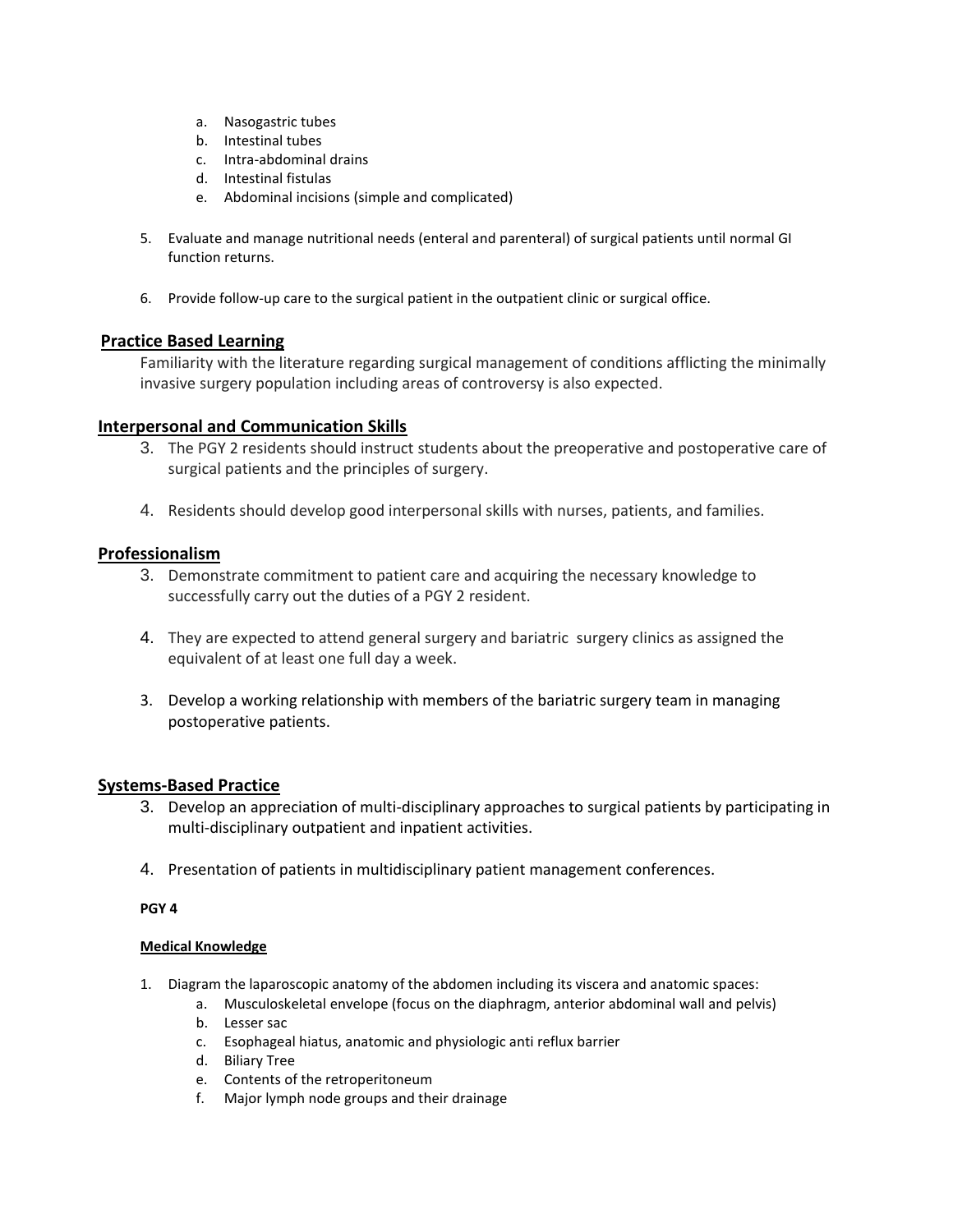- 2. Explain absorption and secretory functions of the peritoneal surfaces and the diaphragm.
- 3. Describe the anatomy of the omentum and its role in responding to inflammatory processes.
- 4. Assess the following signs associated with the acute abdomen and describe their pathophysiology:
	- a. Referred pain
	- b. Rebound tenderness
	- c. Guarding
	- d. Rigidity
- 5. Specify characteristics of the history, physical examination findings, and mechanism of visceral and somatic pain for the following processes:
	- a. Acute appendicitis
	- b. Bowel obstruction
	- c. Perforated ulcer
	- d. Ureteral colic
	- e. Diffuse peritonitis
	- f. Anastomotic leak
- 6. Explain the mechanism of referred pain in:
	- a. Ruptured spleen
	- b. Biliary colic
	- c. Basilar pneumonia
	- d. Renal colic
	- e. Anastomotic leak
	- f. Pancreatitis
	- g. Inguinal hernia
- 7. Discuss the following causes of paralytic ileus:
	- a. Postoperative electrolyte imbalance
	- b. Retroperitoneal pathology
	- c. Trauma
	- d. Extraperitoneal disease (central nervous system, lung)
- 8. Illustrate use of the following diagnostic studies in the work up of each process in #6 and #7 above:
	- a. Plain x-rays
	- b. Contrast gastrointestinal (GI) studies
	- c. Ultrasound
	- d. Computed axial tomography (CAT)
	- e. Biliary studies
	- f. Renal studies
- 9. When considering the possibility of wound complications:
	- a. What are the risk factors for abdominal wound infection?
	- b. What are the contributing factors for abdominal wound dehiscence and evisceration?
	- c. What are the usual clinical presentations?
	- d. What is the incidence of wound infection in surgeries involving the biliary tree, upper GI tract, and colon?
	- e. What is the treatment and surgical management of the above?
	- f. Describe current local and national initiatives with respect to surgical site infections.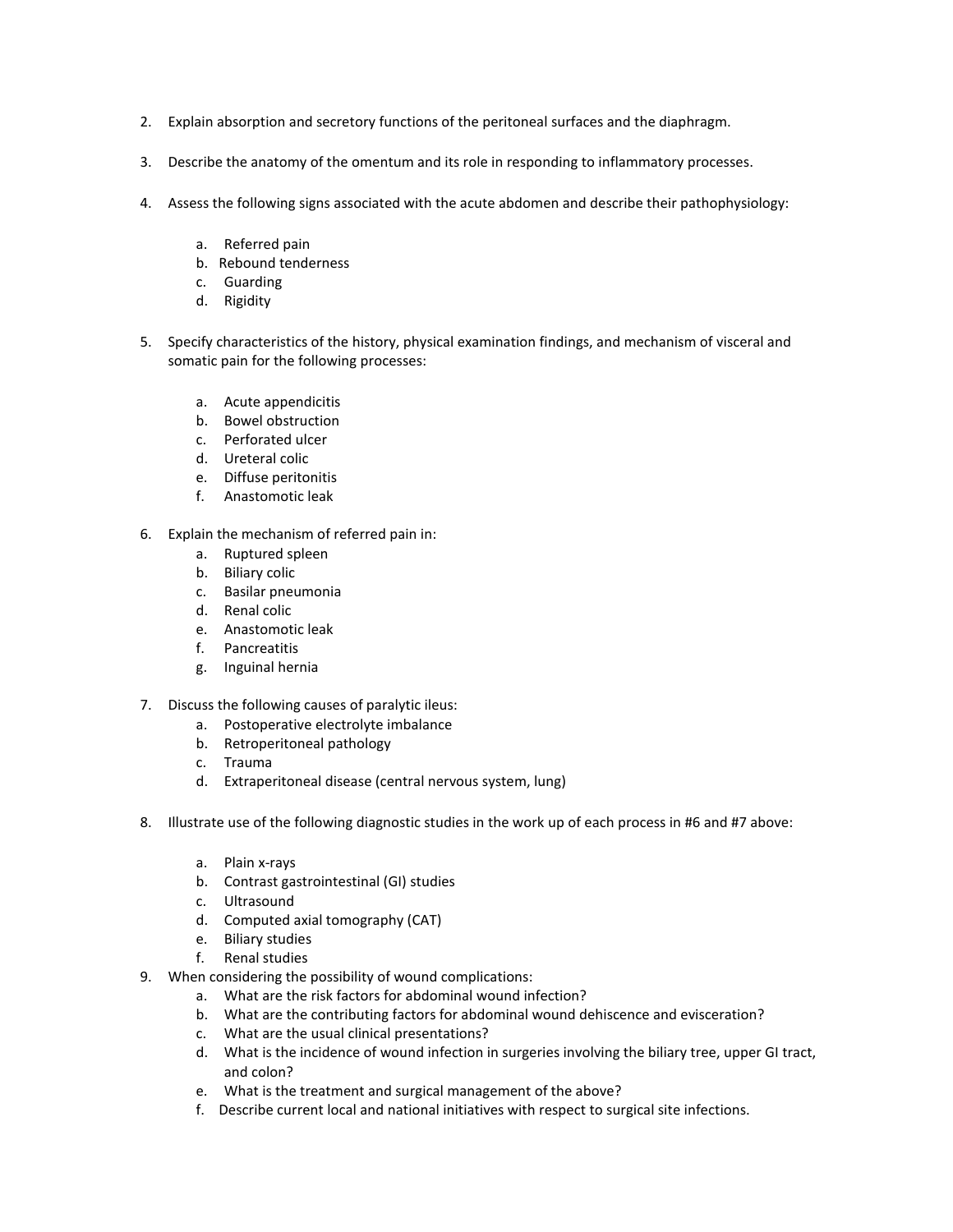- 10. Identify the anatomic locations for the following intra-abdominal abscesses; name disease process(es) associated with each:
	- a. Left subphrenic space
	- b. Right subphrenic space
	- c. Subhepatic space
	- d. Lesser sac
	- e. Interloop
	- f. Pelvis
	- g. Left paracolic gutter
	- h. Right paracolic gutter
	- i. Psoas muscle
- 11. Differentiate between the conditions favoring percutaneous drainage versus operative drainage for each of the abscesses in #11. Describe the safest and most effective approach using each technique.
- 12. Differentiate between the following intestinal fistulas and the organs to which they most often communicate:
	- a. Esophageal
	- b. Gastric
	- c. Enteric (including duodenal)
	- d. Colonic
	- e. Biliary
- 13. Explain the formation of fistulas in each of the following disease processes or factors:
	- a. Operative complications (bowel injury with abscess formation)
	- b. Inflammatory bowel disease
	- c. Acute pancreatitis
	- d. Foreign body or prosthetic material
	- e. Malignancy
	- f Radiation
- 14. Explain the role of a fistulogram in the diagnosis of intra-abdominal fistulas and abscesses.
- 15. Assess the factors that prevent healing of a fistula.
- 16. Summarize the conditions favoring operative versus non-operative treatment for the fistulas in #14.
- 17. Describe the anatomy, clinical presentation, and complications of non-operative management for:
	- a. Direct, indirect, inguinal, and femoral
	- b. Sliding hiatal
	- c. Paraesophageal
	- d. Ventral
	- e. Umbilical
	- f. Spigelian
	- g. Paraduodenal
	- h. Obturator
	- i. Lumbar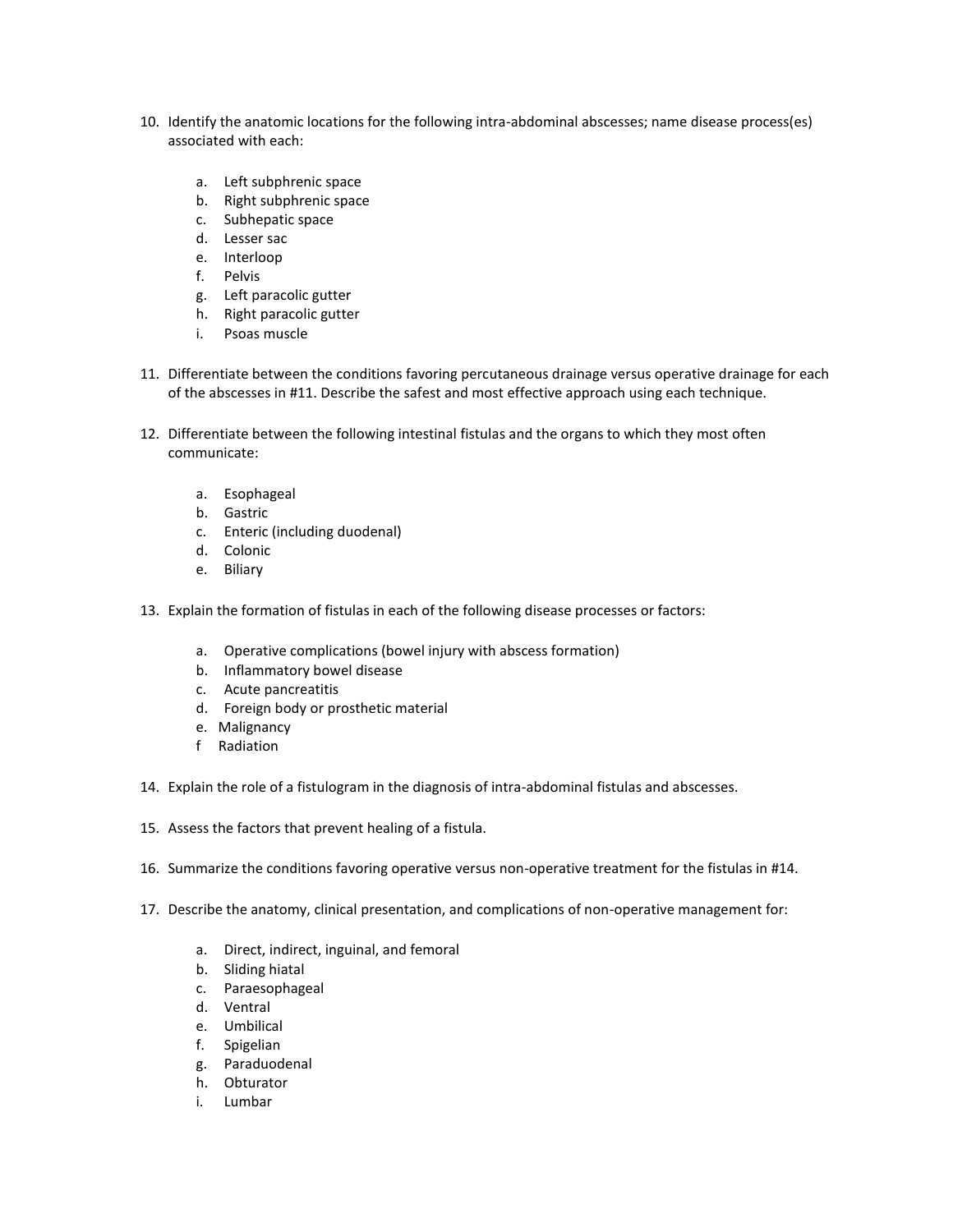- j. Parastomal
- k. Diaphragmatic
	- (1) Posterolateral (Bochdalek)
	- (2) Anterior (Morgagni)
	- (3) Traumatic
- l. Internal
- m. Petit
- 18. Define a Richter's hernia and describe its clinical presentation.
- 19. Define a sliding hernia and describe its repair.
- 20. Differentiate between *incarceration* and *strangulation*.
- 21. Discuss the classification of inguinal hernias.
- 22. Discuss current indications for repair and the role of non-operative therapy.
- 23. Discuss hernia complications
	- a. seroma
	- b. pain syndromes
	- c. recurrence
	- d. mesh migration/shrinkage
	- e. bowel injury and fistula
	- f. wound infection
	- g. mesh infection
- 24. Discuss fixation options and prosthetics for hernia repairs.
- 24. Explain and give examples for the aspects of surgically treated diseases of the spleen and adrenal glands.
- 25. Discuss the evaluation of a kidney donor.

- 1. Perform, record, and report complete patient evaluation and assessment.
- 2. Evaluate and diagnose the acute abdomen.
- 3. Serve as primary surgeon (under the guidance of the attending surgeon) with complex abdominal wall hernia repairs, demonstrating an understanding of the anatomy, pathophysiology and surgical repair using biologic prosthetics.
- 4. Serve as primary surgeon (under the guidance of the attending surgeon) with laparoscopic hernia repairs of diaphragm, esophageal hiatus, anterior abdominal wall, inguinal region, demonstrating an understanding of the laparoscopic anatomy, biologic and synthetic prosthetics, and surgical repair.
- 5. Serve as primary surgeon (under the guidance of the attending surgeon) with laparoscopic solid organ surgery.
	- a. Evaluate and treat diseases of the spleen requiring splenectomy.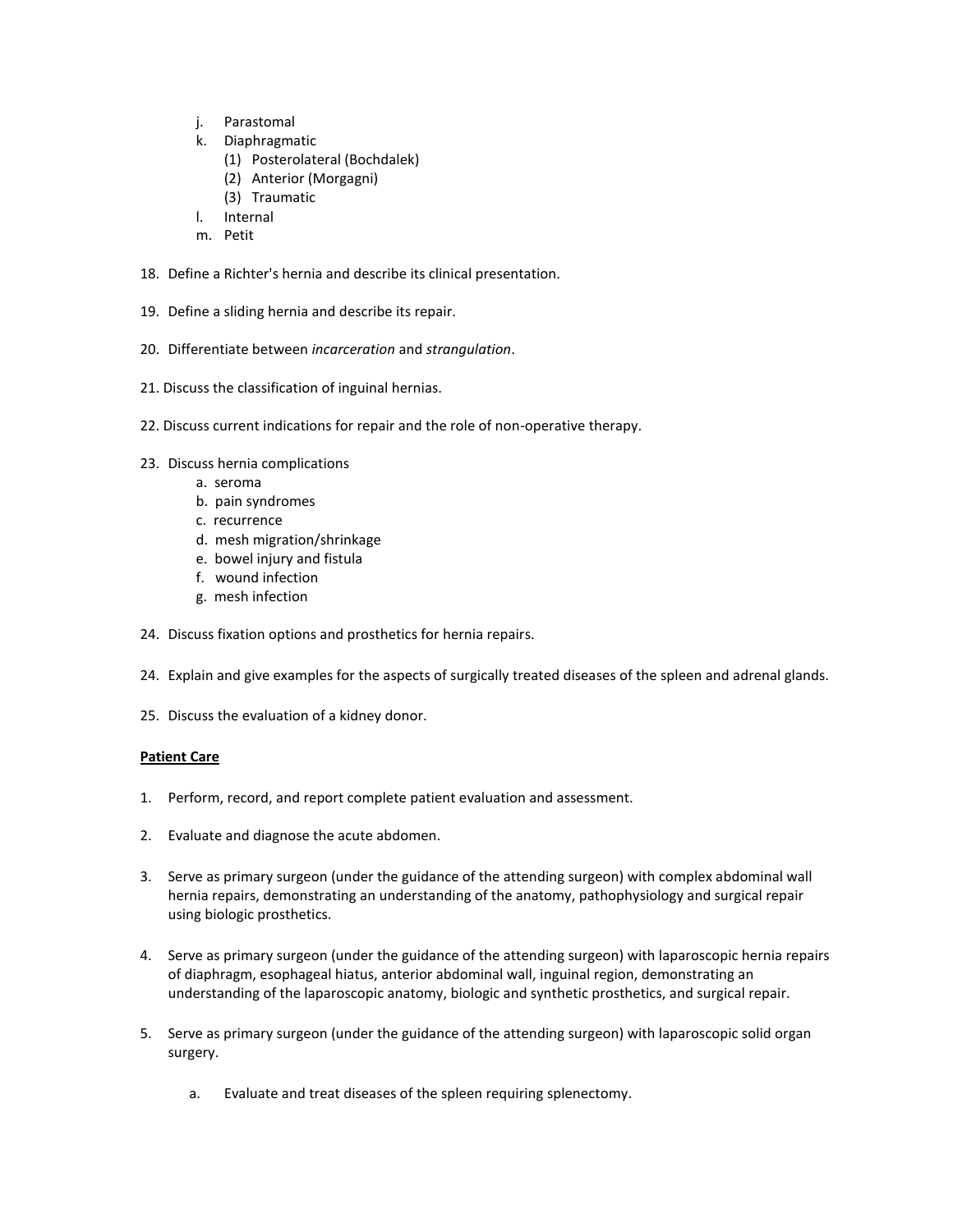- b. Evaluate and treat diseases of the adrenal glands requiring adrenalectomy.
- c. Evaluate and define patients appropriate for kidney donation. Assist in and participate in nephrectomy for organ donation.
- 6. Interpret the following in coordination with attending radiologists and staff:
	- a. Acute abdominal series (identify free air, small bowel obstruction, ileus, colonic pseudoobstruction, volvulus; the presence of ascites, atelectasis vs. pneumonia)
	- b. Upper GI series
	- c. Barium enema (identify neoplasms, signs of ischemia)
	- d. Abdominal ultrasound and CT scans
	- e. MRI of the abdomen and pelvis
	- f. Nuclear imaging of the alimentary tract and biliary tree
- 7. Evaluate and institute management of abdominal wound problems, including:
	- a. Infection
	- b. Evisceration
	- c. Seroma
	- d. Hematoma
	- e. Fasciitis
	- f. Dehiscence
	- g. Hernia recurrence
	- h. Fistula
- 8. Coordinate pre- and post- operative care for the patient with the acute abdomen.
- 9. Institute drainage for abdominal wall fistula and protection of surrounding structures, especially skin.
- 10. Preoperative Considerations
	- a. Develop proficiency with the function, safety and trouble shooting of the laparoscopic and operating room equipment including:
		- (1) Operating room table
		- (2) Gas Supply
		- (3) Suction devices
		- (4) Video console and camera
		- (5) Light source
		- (6) Electro surgery devices for dissection and coagulation
		- (7) Ultrasonic devices for dissection and coagulation
		- (8) Laser devices for ablation of cholelithiasis and choledocholithiasis
		- (9) Fluoroscopy
	- b. Evaluate and optimize the video image patient relationship, patient positioning, and ancillary equipment in preparation for laparoscopic surgery
	- c. Evaluate appropriate candidates for laparoscopic surgery based on prior surgical and medical histories, prior history of abdominal or pelvic radiation, and other factors comprising safe access into the abdomen or chest, establishment of a pneumoperitoneum, or wound healing.
	- d. Define the basic science principles of the physiology of Pneumoperitoneum including the chemical, mechanical, immunologic, and oncologic properties. Identify alternate gases for use during laparoscopy.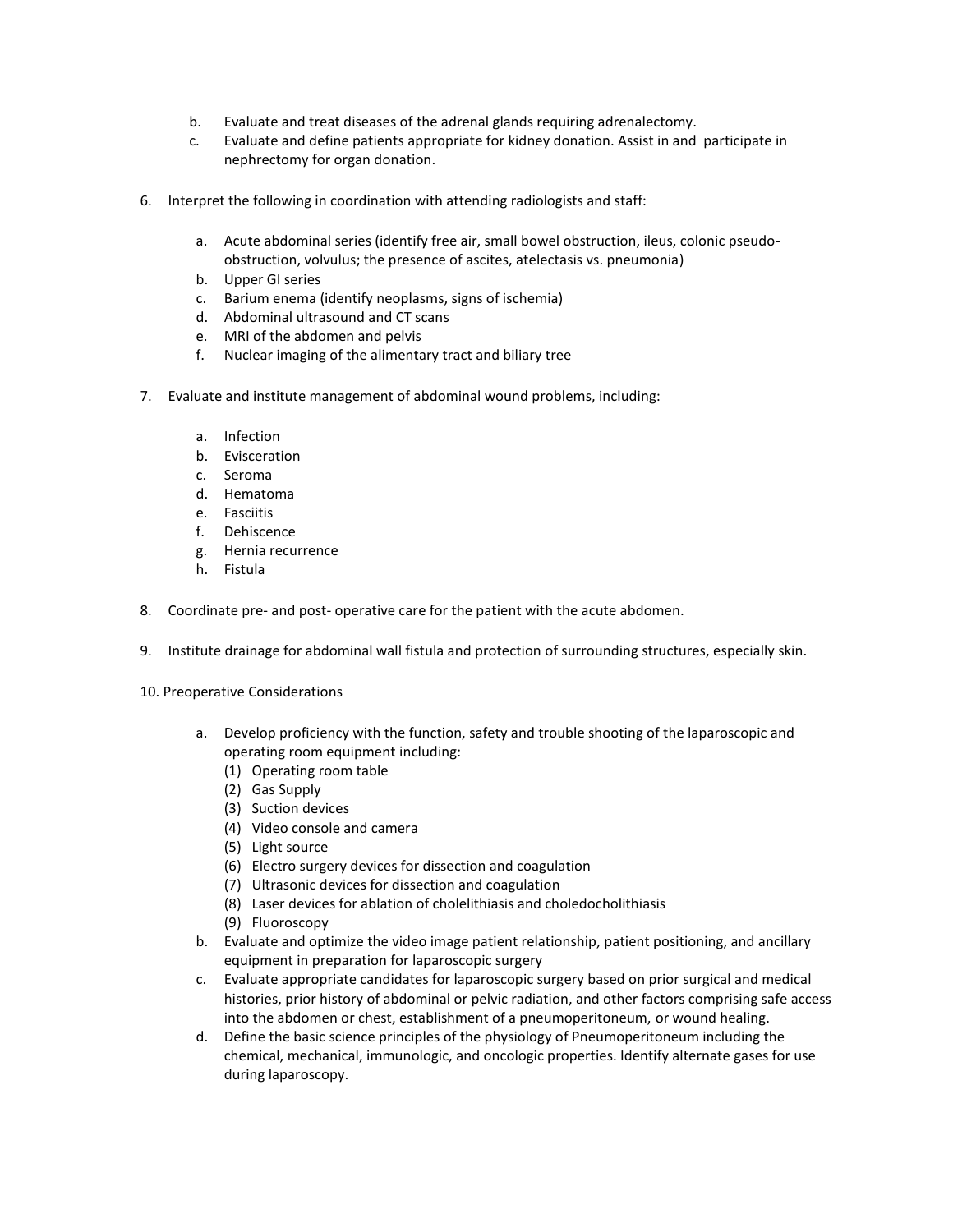- 11. Intraoperative Considerations
	- a. Evaluate and manage the appropriate type of anesthetic, use of preoperative antibiotics, and patient positioning. Always begin a procedure with a "time out".
	- b. Perform and safely establish the trocar placement and pneumoperitoneum through established techniques including:
		- (1) Veres needle access
		- (2) Trocar introduction via Hassan's technique
		- (3) Use of direct visualization trocars for entry into the operative space
		- (4) Placement secondary trocars under direct vision
	- c. Appropriately place trocars based on planned procedure.
	- d. Evaluate and manage appropriate strategies for exiting the abdomen including visualization of trocar sites prior to dessuflation and internal versus external closure of port site fascial defects.
- 12. Basic Laparoscopic Procedures
	- a. Perform a diagnostic laparoscopy and appropriately inspect and explore the contents of the abdomen and pelvis including adhesionolysis.
	- b. Perform biopsies as needed to make a pathologic diagnosis.
	- c. Perform laparoscopic suturing as evaluated by successful completion of the following steps:
		- (1) Needle positioning and handling
		- (2) Suture technique and set up
		- (3) Site stabilization
		- (4) Extracorporeal and intra corporeal tying
	- d. Evaluate and manage intraoperative hemorrhage and obtain hemostasis using clips, cautery, hemostatic agents, or ultrasonic dissection.
	- e. Place or reposition peritoneal dialysis access catheters in appropriate position.
- 13. Postoperative Care and Complications
	- a. Accept responsibility for (under the guidance of the attending surgeon) the postoperative management of all laparoscopic surgery patients.
	- b. Evaluate and diagnose injuries as a result of access and surgical injuries.
	- c. Evaluate and diagnose injuries as a result of pneumoperitoneum.
	- d. Evaluate and diagnose procedural complications.

Familiarity with the literature regarding surgical management of conditions afflicting the minimally invasive surgery population including areas of controversy is also expected.

## **Interpersonal and Communication Skills**

- 5. The PGY 4 residents should instruct students about the preoperative and postoperative care of surgical patients and the principles of surgery.
- 6. Residents should develop good interpersonal skills with nurses, patients, and families.

## **Professionalism**

5. Demonstrate commitment to patient care and acquiring the necessary knowledge to successfully carry out the duties of a PGY 4 resident.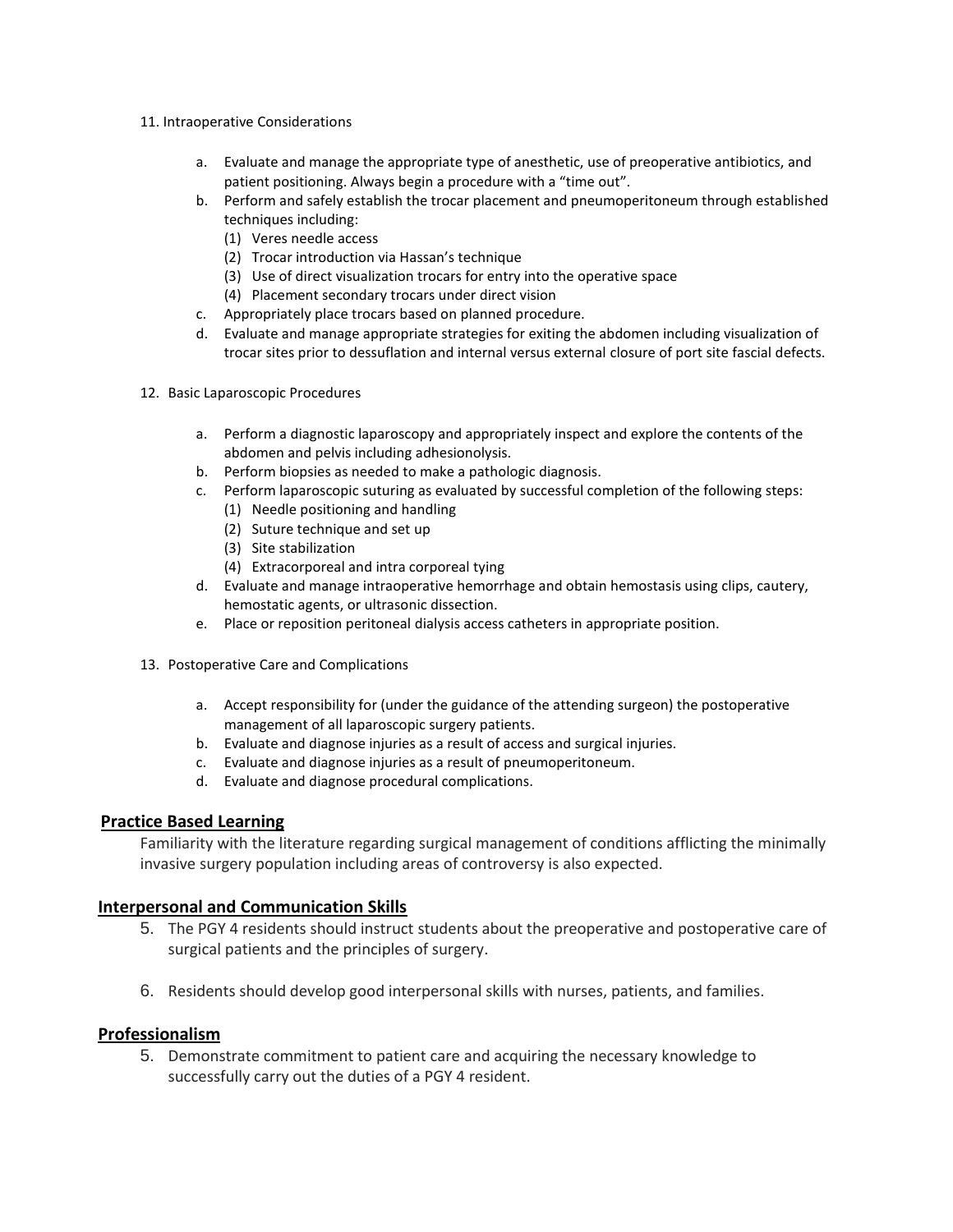- 6. They are expected to attend general surgery and bariatric surgery clinics as assigned the equivalent of at least one full day a week.
- 3. Develop a working relationship with members of the bariatric surgery team in managing postoperative patients.

## **Systems-Based Practice**

- 5. Develop an appreciation of multi-disciplinary approaches to surgical patients by participating in multi-disciplinary outpatient and inpatient activities.
- 6. Presentation of patients in multidisciplinary patient management conferences.

## **PGY 5**

- 1. Define the basic science principles of the alimentary tract and digestive system diseases to include:
	- a. Anatomy and biochemistry of the gastrointestinal (GI) tract
		- (1) Histology of alimentary tract, including differentiation of cell types
		- (2) Anatomy of alimentary tract from esophagus to anus with emphasis on systemic blood supply, portal venous drainage, neural-endocrine axis, and lymphatic drainage
		- (3) Abdominal anatomy, explaining its relationship to lower thorax, retroperitoneum, and pelvic floor
		- (4) Mucosal transport, including mechanism of absorption of nutrients and water
		- (5) Sites of electrolyte and acid-base regulation
	- b. GI physiology
		- (1) Physiology of deglutition and phases of digestion
		- (2) Neuroendocrine control of GI secretion and motility
		- (3) Regional controls of mucosal secretion and absorption (neural and hormonal)
		- (4) Enterohepatic circulation
		- (5) Neuromuscular control of defecation
		- (6) Digestion of sugars, fats, proteins, vitamins, and cofactors
		- (7) Rates of mucosal turnover
		- (8) Nutritional needs of surgical patients
	- c. Normal bacterial flora and their concentrations in the upper and lower GI tract
	- d. Immunologic properties of the GI tract and how this barrier is affected by: trauma, sepsis, burns, malnutrition, and chronic disease
	- e. Principles of intestinal healing
		- (1) Normal GI tissue integrity and strength
		- (2) Effects of suturing and stapling techniques of the gut
- 2. Explain and give examples for the following aspects of gastrointestinal diseases:
	- a. Infections inside and outside the GI tract from esophagus to anus, including the peritoneum
	- b. Acquired abnormalities of gut motility
	- c. Neoplasia of the GI tract
	- d. Ulceration of the proximal GI tract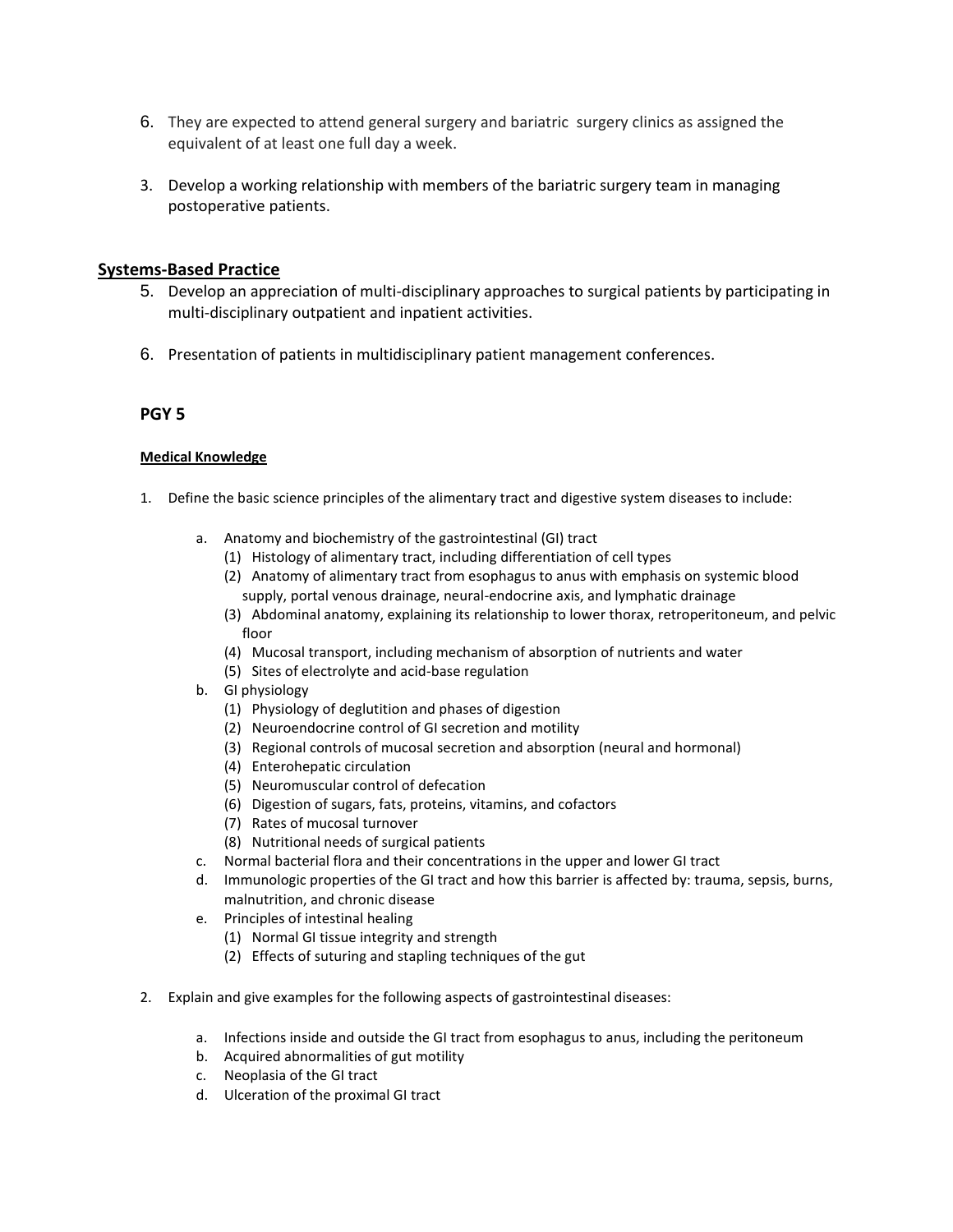- e. Causes of GI obstruction
- f. Causes of paralytic ileus
- g. Causes of GI hemorrhage
- h. Causes of GI perforation
- i. Causes of abdominal abscess formation or secondary peritonitis
- j. Short gut and malabsorptive conditions
- k. Management of surgical complications after bariatric surgery
	- (1) Perioperative complications
	- (2) Long term complications
- l. Acute and chronic mesenteric ischemia
- m. Inflammatory bowel diseases
- n. Causes of an acute abdomen
- o. Management of intestinal ostomies
- p. Traumatic injury to abdominal viscera
- 3. Outline the essential characteristics of routine diagnostic evaluation of the alimentary tract, including:
	- a. History
		- (1) Pain
		- (2) Nausea/emesis
		- (3) Bowel function
		- (4) Prior episodes
		- (5) Past surgical history
	- b. Physical examination:
		- (1) Inspection
		- (2) Auscultation
		- (3) Percussion
		- (4) Palpation
	- c. Radiologic examinations, including:
		- (1) Barium swallow
		- (2) Upper GI Series with small bowel follow-through
		- (3) Enteroclysis
		- (4) Ultrasound
		- (5) Computerized Tomography
		- (6) Magnetic Resonance Imaging
		- (7) Barium enema
		- (8) Angiograms
		- (9) Nuclear scans for bleeding or to evaluate for Meckel's diverticulum
	- d. Fiberoptic endoscopy
	- e. Rigid anoscopy and sigmoidoscopy
	- f. Tests of GI function including:
		- (1) Manometry
		- (2) pH measurement
		- (3) Gastric analysis (basal and stimulated)
		- (4) Hormonal determinations
		- (5) Absorption
	- g. Serologoic and pathologic determinants of infection
- 4. Summarize current medical management and its potential limitations; explain the role of surgical intervention when management fails in the following:
	- a. Peptic ulcer disease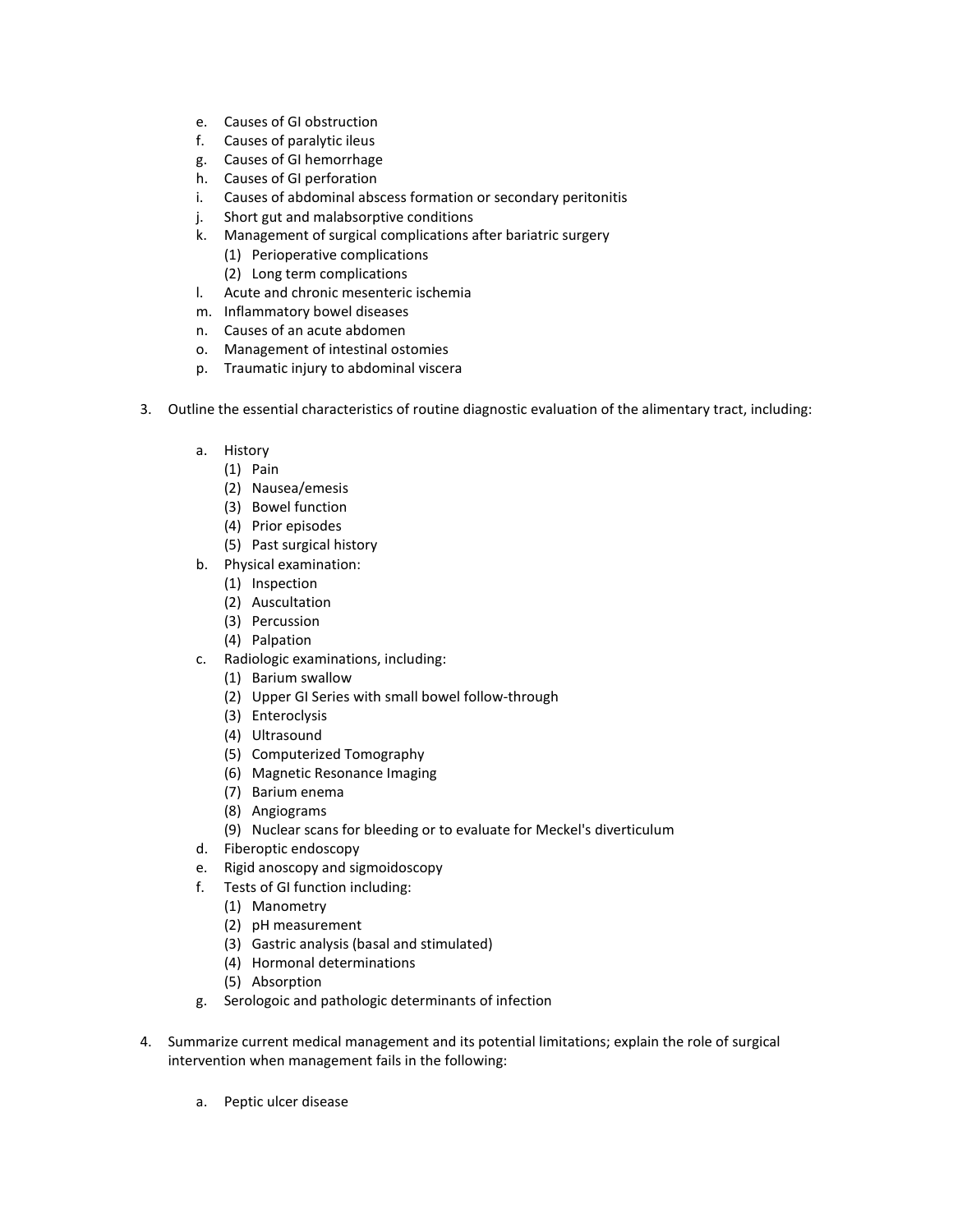- b. Esophageal varices
- c. Upper and lower GI bleeding
- d. Gastroparesis
- e. Inflammatory bowel disease
- f. Diverticulitis
- g. Morbid obesity
- f. Gastro-esophageal reflux disease
- h. Acute and chronic malnutrition
- 5. Discuss the patient preparation for colon surgery and requirements for adequate oncologic resection.

1. Evaluate emergency department or clinic patients who present with problems referable to the GI or Biliary tract.

- 2. Interpret the following in coordination with attending radiologists and staff:
	- a. Acute abdominal series (identify free air, small bowel obstruction, ileus, colonic pseudoobstruction, volvulus; the presence of ascites, atelectasis vs. pneumonia)
	- b. Upper GI series
	- c. Barium enema (identify neoplasms, signs of ischemia)
	- d. Abdominal ultrasound
	- e. CT scans of the abdomen and pelvis
	- f. MRI of the abdomen and pelvis
	- g. Nuclear imaging of the alimentary tract and biliary tree
- 3. Serve as the primary surgeon during operations of the esophagus, stomach, biliary tract, small intestine, and colon. Assist the junior residents with operations of the anorectum.
- 4. Perform open or laparoscopic surgical procedures such as:
	- a. Esophagectomy
	- b. Esophageal diverticula
	- c. Complete or partial fundoplications
	- d. Heller Myotomy
	- e. Vagotomy
	- f. Gastrojejunostomy for obstruction
	- g. Gastrorraphy for perforation
	- h. Feeding access
	- i. Roux-en-Y Gastric Bypass
	- j. Gastrectomy
	- k. Cholecystectomy, cholangiogram and common bile duct exploration.
		- (1) Evaluate and treat common bile duct injuries.
		- (2) Evaluate and treat bile leaks.
	- l. Enterectomy with or without primary anastomosis or enterostomy
	- m. Colectomy with or without primary anastomosis or colostomy
	- n. Colostomy or eneterostomy closure
	- o. Assist junior residents with:
		- (1) Gastrostomy
		- (2) Meckel's diverticulectomy
		- (3) Appendectomy
		- (4) Hemorrhoidectomy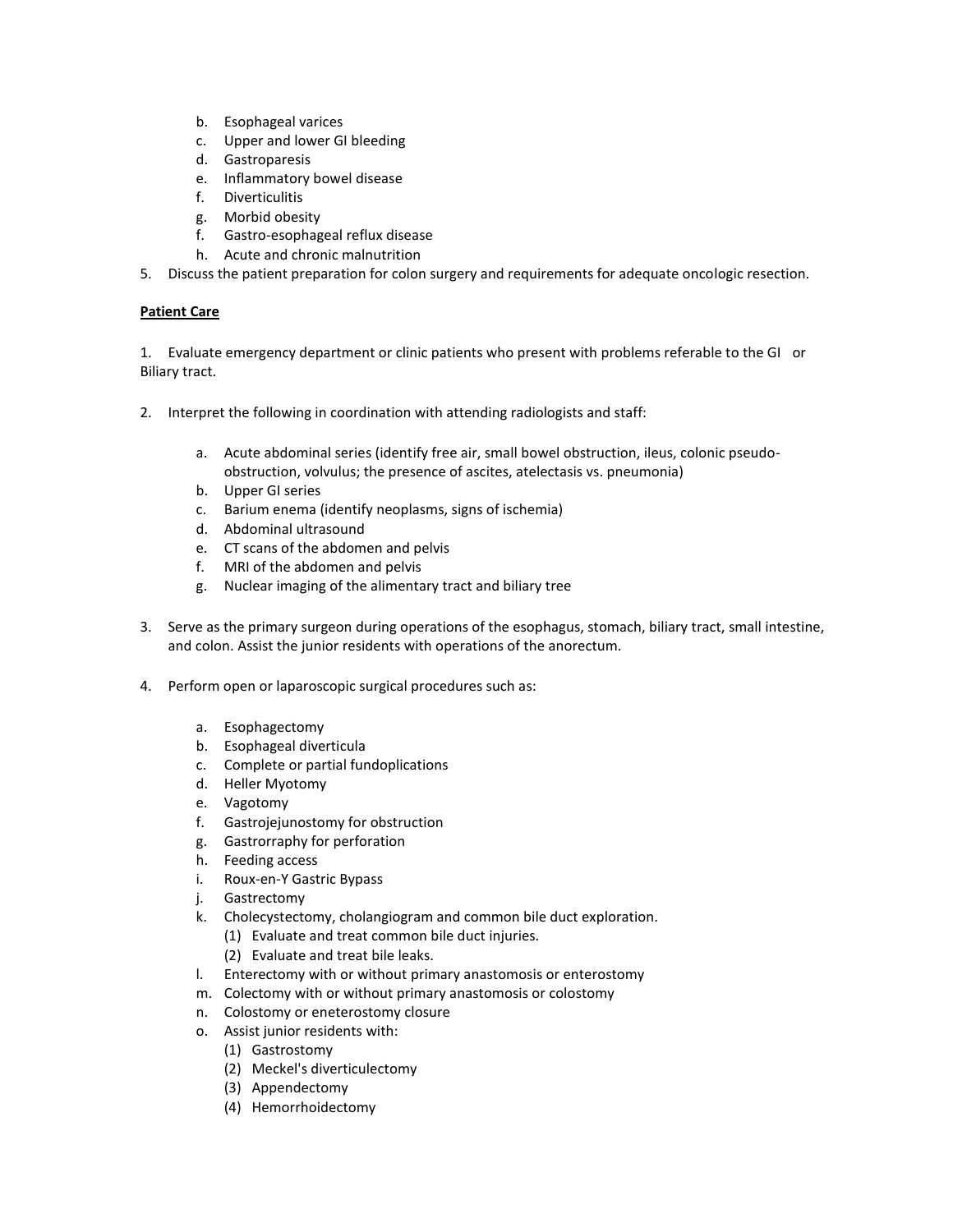- (5) Anal fissurectomy and fistulectomy
- (6) Incision and drainage of perirectal abscesses
- 5. Perform laparoscopy for staging for malignancy and perform palliative bypasses (i.e. cholecystojejunostomy or gastrojejunostomy) as needed.

6. Accept responsibility for (under the guidance of the attending surgeon) the postoperative management of:

- a. Nasogastric tubes
- b. Intestinal tubes
- c. Intra-abdominal drains
- d. Intestinal fistulas
- e. Abdominal incisions (simple and complicated)
- 7. Evaluate and institute management of complications related to 3, including:
	- a. Intra-abdominal Abscess
	- b. Ileus
	- c. Anastomotic disruption
	- d. Bleeeding
	- e. Pulmonary complications
	- f. Abdominal sepsis
- 8. Evaluate and manage nutritional needs (enteral and parenteral) of surgical patients until normal GI function returns.
- 9. Provide follow-up care to the surgical patient in the outpatient clinic or surgical office.
- 10. Preoperative Considerations
	- a. Develop proficiency with the function, safety and trouble shooting of the laparoscopic and operating room equipment including:
		- (1) Operating room table
		- (2) Gas Supply
		- (3) Suction devices
		- (4) Video console and camera
		- (5) Light source
		- (6) Electro surgery devices for dissection and coagulation
		- (7) Ultrasonic devices for dissection and coagulation
		- (8) Laser devices for ablation of cholelithiasis and choledocholithiasis
		- (9) Fluoroscopy
	- b. Evaluate and optimize the video image patient relationship, patient positioning, and ancillary equipment in preparation for laparoscopic surgery
	- c. Evaluate appropriate candidates for laparoscopic surgery based on prior surgical and medical histories, prior history of abdominal or pelvic radiation, and other factors comprising safe access into the abdomen or chest, establishment of a pneumoperitoneum, or wound healing.
	- d. Define the basic science principles of the physiology of Pneumoperitoneum including the chemical, mechanical, immunologic, and oncologic properties. Identify alternate gases for use during laparoscopy.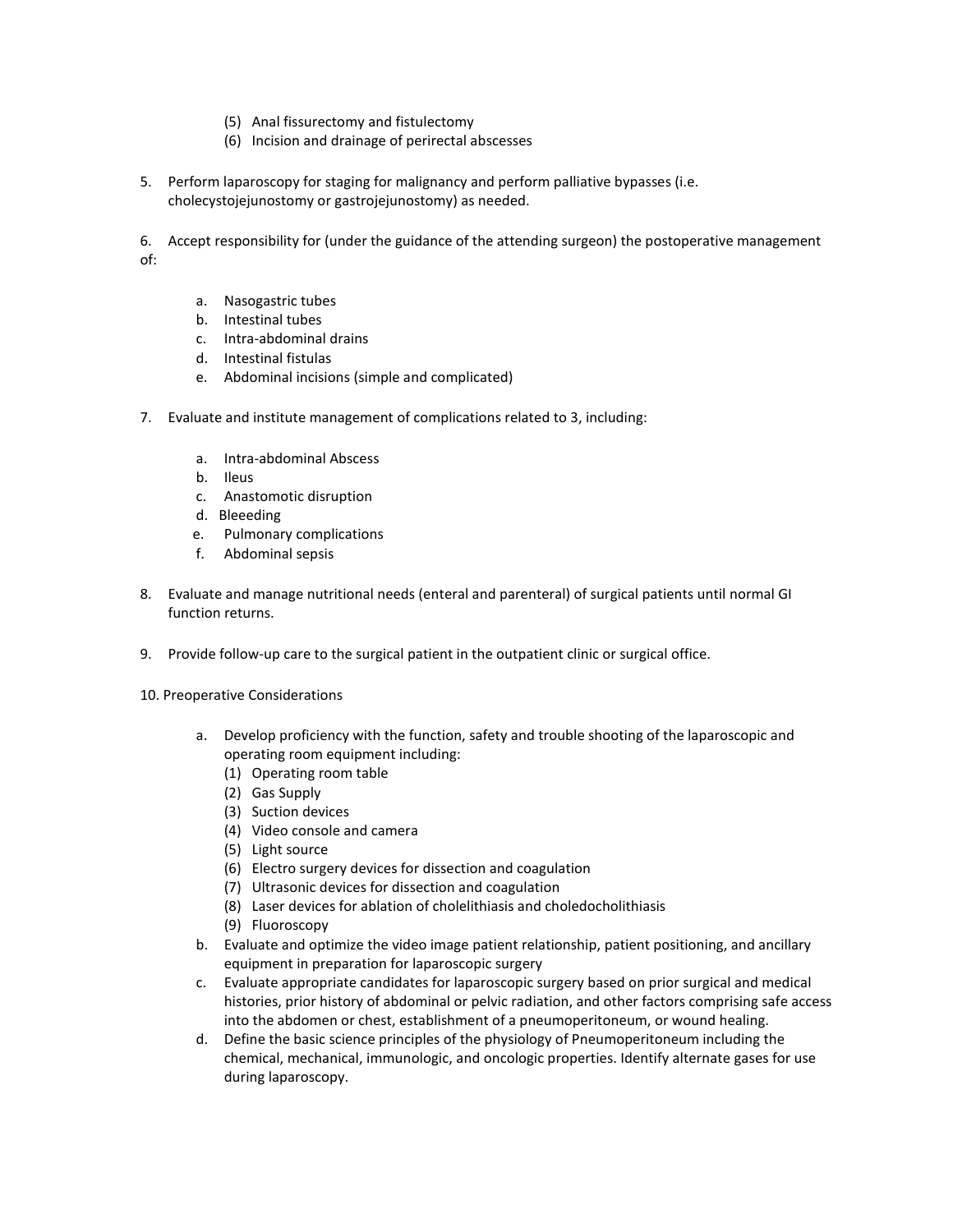- 11. Intraoperative Considerations
	- a. Evaluate and manage the appropriate type of anesthetic, use of preoperative antibiotics, and patient positioning. Always begin a procedure with a "time out".
	- b. Perform and safely establish the trocar placement and pneumoperitoneum through established techniques including:
		- (1) Veres needle access
		- (2) Trocar introduction via Hassan's technique
		- (3) Use of direct visualization trocars for entry into the operative space
		- (4) Placement secondary trocars under direct vision
	- c. Appropriately place trocars based on planned procedure.
	- d. Evaluate and manage appropriate strategies for exiting the abdomen including visualization of trocar sites prior to dessuflation and internal versus external closure of port site fascial defects.
- 12. Basic Laparoscopic Procedures
	- a. Perform a diagnostic laparoscopy and appropriately inspect and explore the contents of the abdomen and pelvis including adhesionolysis.
	- b. Perform biopsies as needed to make a pathologic diagnosis.
	- c. Perform laparoscopic suturing as evaluated by successful completion of the following steps:
		- (1) Needle positioning and handling
		- (2) Suture technique and set up
		- (3) Site stabilization
		- (4) Extracorporeal and intra corporeal tying
	- d. Evaluate and manage intraoperative hemorrhage and obtain hemostasis using clips, cautery, hemostatic agents, or ultrasonic dissection.
	- e. Place or reposition peritoneal dialysis access catheters in appropriate position.
- 13. Postoperative Care and Complications
	- a. Accept responsibility for (under the guidance of the attending surgeon) the postoperative management of all laparoscopic surgery patients.
	- b. Evaluate and diagnose injuries as a result of access and surgical injuries.
	- c. Evaluate and diagnose injuries as a result of pneumoperitoneum.
	- d. Evaluate and diagnose procedural complications.

Familiarity with the literature regarding surgical management of conditions afflicting the minimally invasive surgery population including areas of controversy is also expected.

## **Interpersonal and Communication Skills**

- 7. The PGY 5 residents should instruct students about the preoperative and postoperative care of surgical patients and the principles of surgery.
- 8. Residents should develop good interpersonal skills with nurses, patients, and families.

## **Professionalism**

7. Demonstrate commitment to patient care and acquiring the necessary knowledge to successfully carry out the duties of a PGY 5 resident.